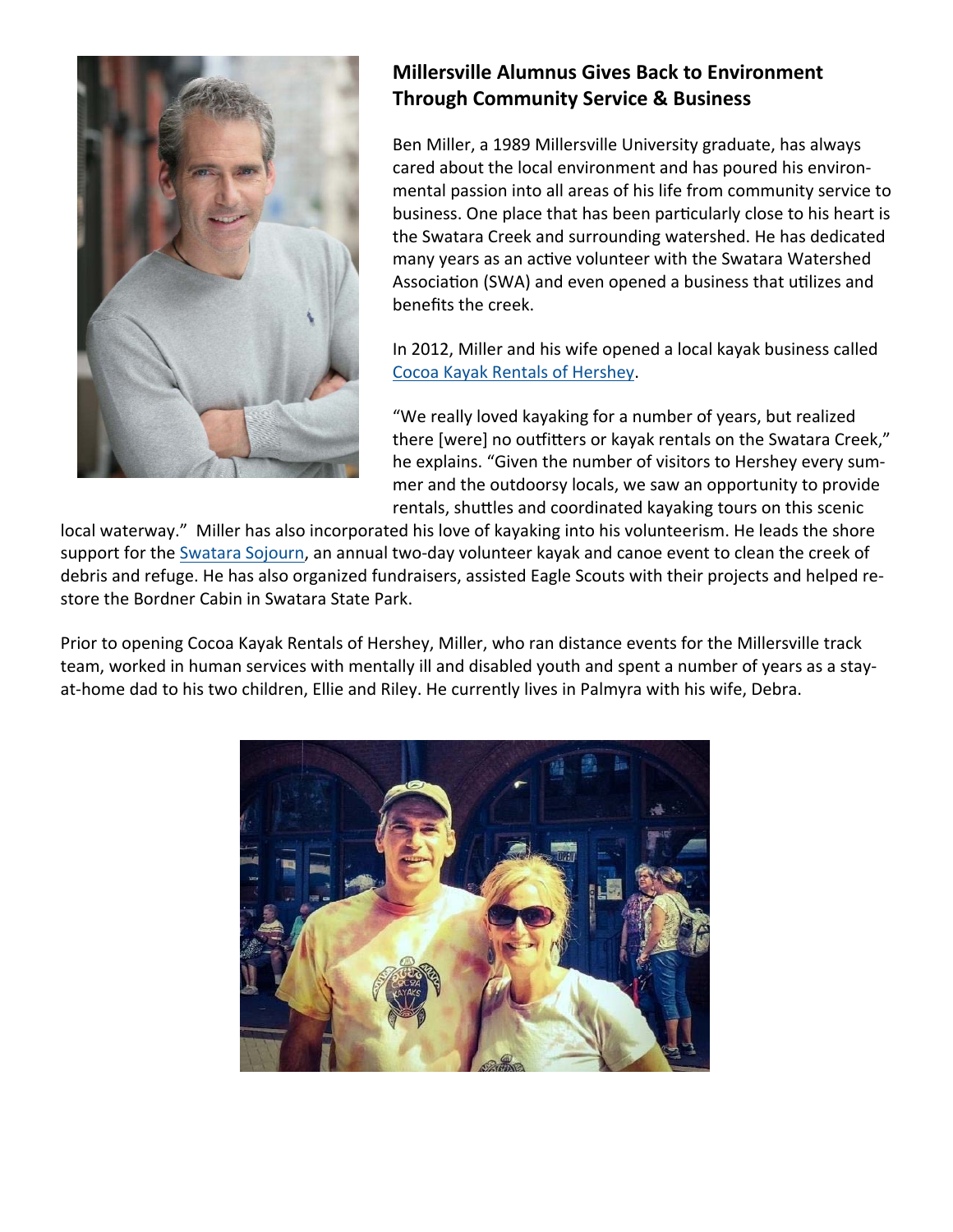

Marc Caserio '99 (on right) presenting the DII player of the year Garrett Kerr with his MVP award along with Marvin Samson, Chairman of the Board of Trustees (on left)

## **Dreams Do Come True**

#### Just ask **Marc Caserio '99**.

Marc Caserio purposefully chose to work in the field of education so that he would have the opportunity to mentor students and have a positive and influential impact on their lives. His self-directed plan included becoming a high school guidance counselor and an assistant Athletic Director. During his time as an undergrad at Millersville, he was advised to pursue a master's degree and potentially a doctoral degree in order to attain the goals he had set. As much as he was enjoying his experience at MU, to say he was enthusiastic about the need to continue his education would be a stretch of the imagination.

But he persevered. And after receiving a BA in history with a minor in coaching from Millersville in 1999, Caserio went on to earn a master's in education from Temple in 2002 and began his career at University of the Sciences (USciences) in Philadelphia in 2003. Dur-

ing his tenure he has held numerous positions and spearheaded many different projects. In 2006, Caserio was promoted to Interim Director of Fitness and Wellness and then to Director of Campus Recreation in 2007 where he carefully aligned the University mission and vision with operational planning to be able to provide programs such as club sports, intramurals, student leadership development, and community service initiatives, which raised more than \$54,000 for nonprofit organizations.

In 2014, Caserio was named interim Athletic Director and has been serving in the role of Athletic Director since March of 2015. Described as being a "capable and dedicated leader" and having "infectious enthusiasm", he shares key messages that he uses in mentoring staff, coaches and student-athletes and that have helped him to attain his own goals (including a doctorate in higher education leadership and innovation from Wilmington University in 2015):

"Never say Never!"

"Never allow mistakes or failures to hold you back!"

"Never give up on your dreams!"

Because dreams do come true. At least they have for Marc Caserio.

When not cheering on the USciences Devils, as a native of South Philadelphia, Caserio enjoys spending time with family and friends rooting for the Eagles, the Phillies and Temple basketball and football.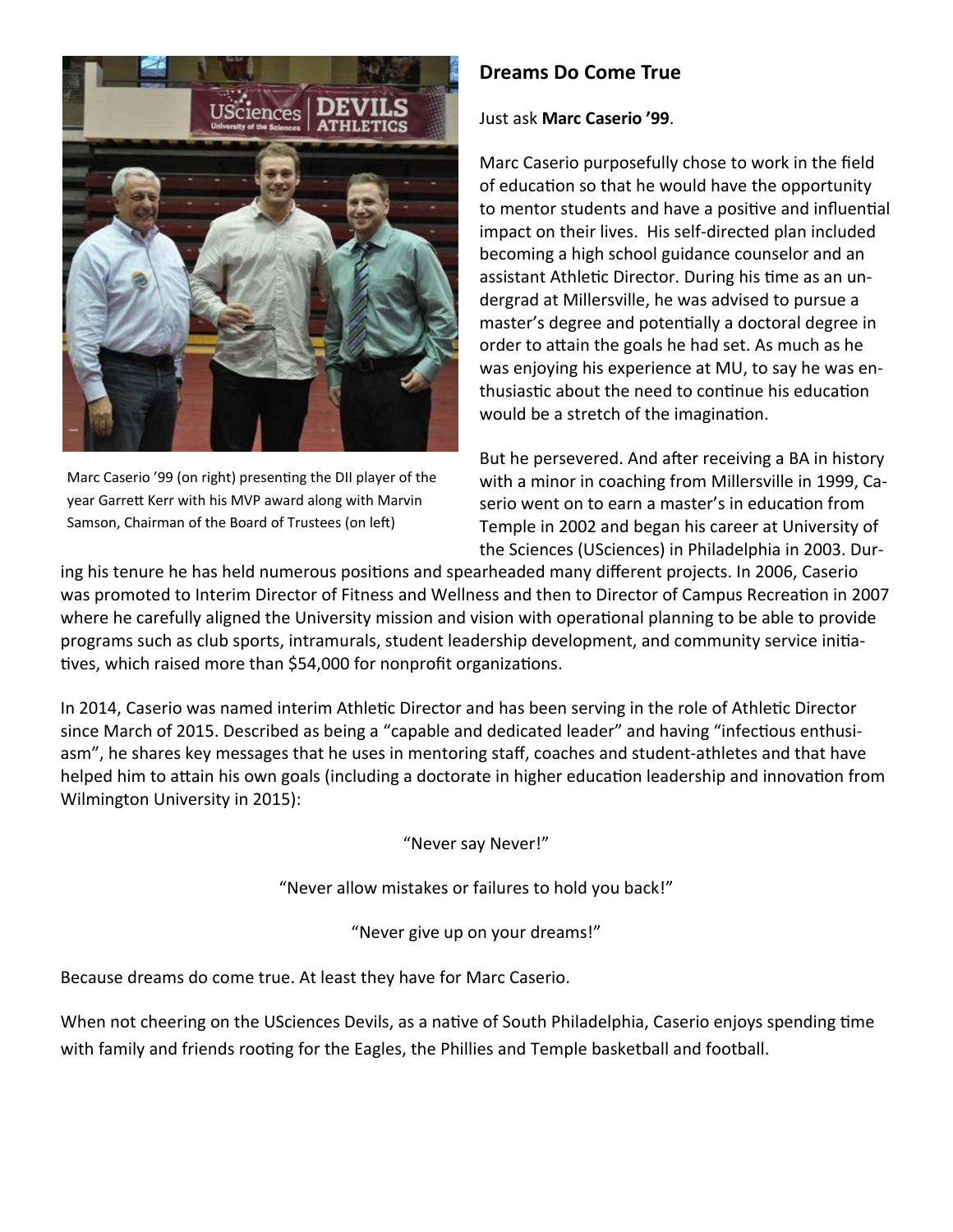

# **Making a difference for students at Millersville for 27 years!**

After 27 years at Millersville University, Martha MacAdam is stepping away from the university and calling it a day.

The senior development professional will retire on January 3 after a long career in the University's development department.

Martha's relationship with Millersville began long before she started working here in the Alumni House. She earned her BA in Philosophy as a non-traditional student in 1983. She particularly enjoyed her chemistry coursework, and spent many hours discussing chemistry with classmates who would become lifelong friends.

Martha began her career in the Development office at Franklin and Marshall and quickly moved up from an Admissions Assistant to the Director of Annual Giving. She then joined Brethren Village as Director of Development before joining Millersville's staff in 1989.

Martha has had experience in almost every area of development at Millersville, from annual giving to supervising the data analytics team to stewardship to working with major gift donors. She created the annual giving program at Millersville from the ground up, coordinating the alumni mailing and running the MU Phonathon program. She oversaw the data team through a time of transition and modernization to bring industry best practices to the fundraising and alumni data analytics program. She was with Millersville through three major fundraising campaigns and was directly responsible for raising millions of dollars to support Millersville students and programs. Martha's work has touched many lives through student scholarships, new equipment for laboratories, resources for student athletes, funds for student-faculty research, and much more. As the senior major gift professional at Millersville, she often served as a role model to newer major gift officers, bringing them along on visits with donors and prospects and providing thoughtful feedback on project ideas and initiatives.

In addition to her work in philanthropy, Martha is a true philanthropist herself. She established the Predmore-Cornogg Geography Scholarship Endowment to support a rising junior or senior majoring in Geography who demonstrates a strong commitment to the discipline of Geography, with first preference to a student with an interest in land planning. In addition, she has provided significant gifts to over 30 different funds across the university - from chemistry scholarships to cheerleading to baseball to renovating the music performance hall to student faculty research.

While Martha is an accomplished development professional, what truly sets her apart is her continued commitment to students. In addition to her regular work, Martha took time to become a mentor with the then newly created Lancaster Partnership Program connecting students at the School District of Lancaster with opportunities for a college education. She also served as a Judicial Advocate helping students who are going through or involved in the judicial process at Millersville University. She was also the driving force and continued champion of the successful effort to fully endow the first endowed scholarship to support students of color - the African American Latino Alumni Scholarship. Most recently, she has worked closely with student athletes, parents, and alumni in the baseball program to support their efforts to renovate and modernize Cooper Park. Often when walking past Martha's office, you would see her listening to a student - offering tips to get through a stressful exam period, help with challenges at home, offering advice for securing a job after graduation, and occasionally dog-sitting assistance!

Martha was always willing to go the extra mile, pitching in to help fold and stuff a 1,200 piece mailing for alumni or driving across the state to pick up a donation of several taxidermy samples for the biology department, including a 60 pound stuffed Black Bear.

"When I joined Millersville six years ago, Martha was the first person to encourage me in a fundraising idea I had to rejuvenate a scholarship for French majors and has always been someone I can count on to talk through ideas and help argue the angles as we explore new ways to help alumni and friends support students and programs at Millersville," says Alice McMurry, Associate Vice President for Advancement.

We wish Martha all the best in all of life's adventures following her retirement from Millersville University!